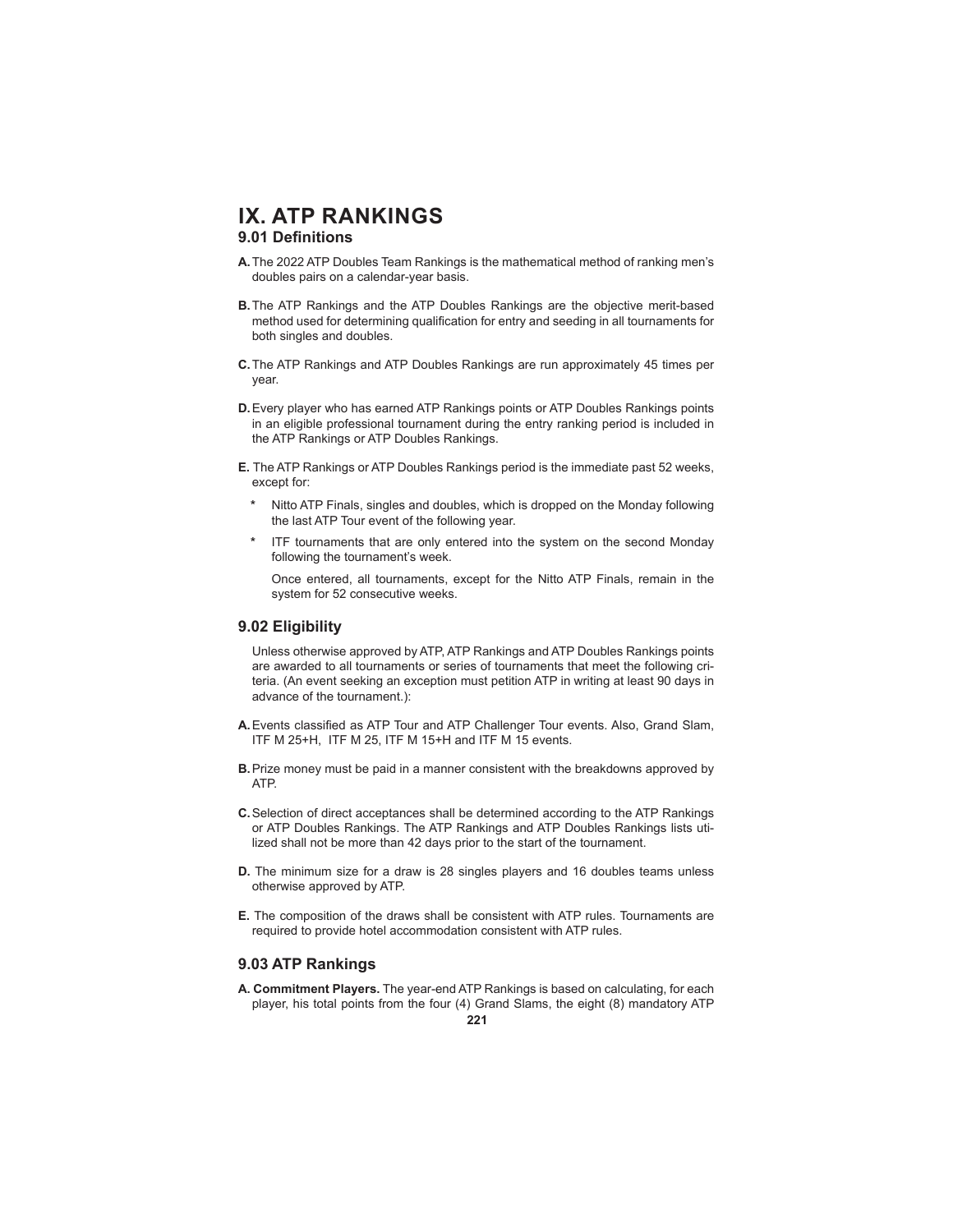Tour Masters 1000 tournaments and the Nitto ATP Finals of the ranking period, the ATP Cup and his best seven (7) results from all ATP Tour 500, ATP Tour 250, ATP Challenger Tour and ITF Men's WTT tournaments. For every Grand Slam or mandatory ATP Tour Masters 1000 tournament for which a player is not in the main draw, and was not (and, in the case of a Grand Slam, would not have been, had he and all other players entered) a main draw direct acceptance on the original acceptance list, and never became a main draw direct acceptance, the number of his results from all other eligible tournaments in the ranking period, that count for his ranking, is increased by one (1). In weeks where there are not four (4) Grand Slams and eight (8) ATP Tour Masters 1000 tournaments in the ranking period, the number of a player's best results from all eligible tournaments in the ranking period will be adjusted accordingly. Once a player is accepted in the main draw of one of these twelve (12) tournaments, as a direct acceptance, a qualifier, a special exempt or a lucky loser, or having accepted a wild card, his result in this tournament shall count for his ranking, whether or not he participates.\*

**B. Non-commitment Players.** The ATP Rankings is based on calculating, for each player, his total points from the four (4) Grand Slams, the eight (8) mandatory ATP Tour Masters 1000 tournaments and the Nitto ATP Finals of the ranking period, the ATP Cup and his best seven (7) results from all ATP Tour 500, ATP Tour 250, ATP Challenger Tour and ITF Men's WTT tournaments. For every Grand Slam or mandatory ATP Tour Masters 1000 tournament for which a player is not in the main draw, and was not (and, in the case of a Grand Slam, would not have been, had he and all other players entered) a main draw direct acceptance on the original acceptance list, and never became a main draw direct acceptance, the number of his results from all other eligible tournaments in the ranking period, that count for his ranking, is increased by one (1). In weeks where there are not four (4) Grand Slams and eight (8) ATP Tour Masters 1000 tournaments in the ranking period, the number of a player's best results from all eligible tournaments in the ranking period will be adjusted accordingly. Once a player is accepted in the main draw of one of these twelve (12) tournaments, as a direct acceptance, a qualifier, a special exempt or a lucky loser, or having accepted a wild card, his result in this tournament shall count for his ranking, whether or not he participates.\*

**\*NOTE:** A player who is eligible for a reduction of his ATP Tour Masters 1000 commitment tournaments per Section 1.08 who withdraws prior to the withdrawal deadline and uses his exemption may have the number of his results from all other eligible tournaments in the ranking period, that count for his ranking, increased by one (1) for each milestone reached with a maximum of three (3). A player is not eligible to use an exemption if he withdrew in any manner from that event the previous year.

**C. ATP Tour 500 – Ranking Penalty.** A player's (Commitment and Non-Commitment players) withdrawal from an ATP Tour 500 event whether on time or after the 10 AM deadline, shall result in a zero (0) point ranking penalty. Further non-consecutive withdrawals shall result in a zero (0) point ranking penalty assessed for each additional withdrawal. Players with multiple consecutive withdrawals who are out of competition for 30 days or longer due to injury will not be subject to a ranking penalty as long as verified and approved medical forms are provided; or, a player shall not have the ranking penalty imposed if he completes the Promotional Activities requirement as specified under "Repeal of Withdrawal Fines and/or Penalties" or if the on-site withdrawal procedures apply. Players may also appeal withdrawal penalties to a Tribunal who will determine whether the penalties are affirmed or set aside.\* A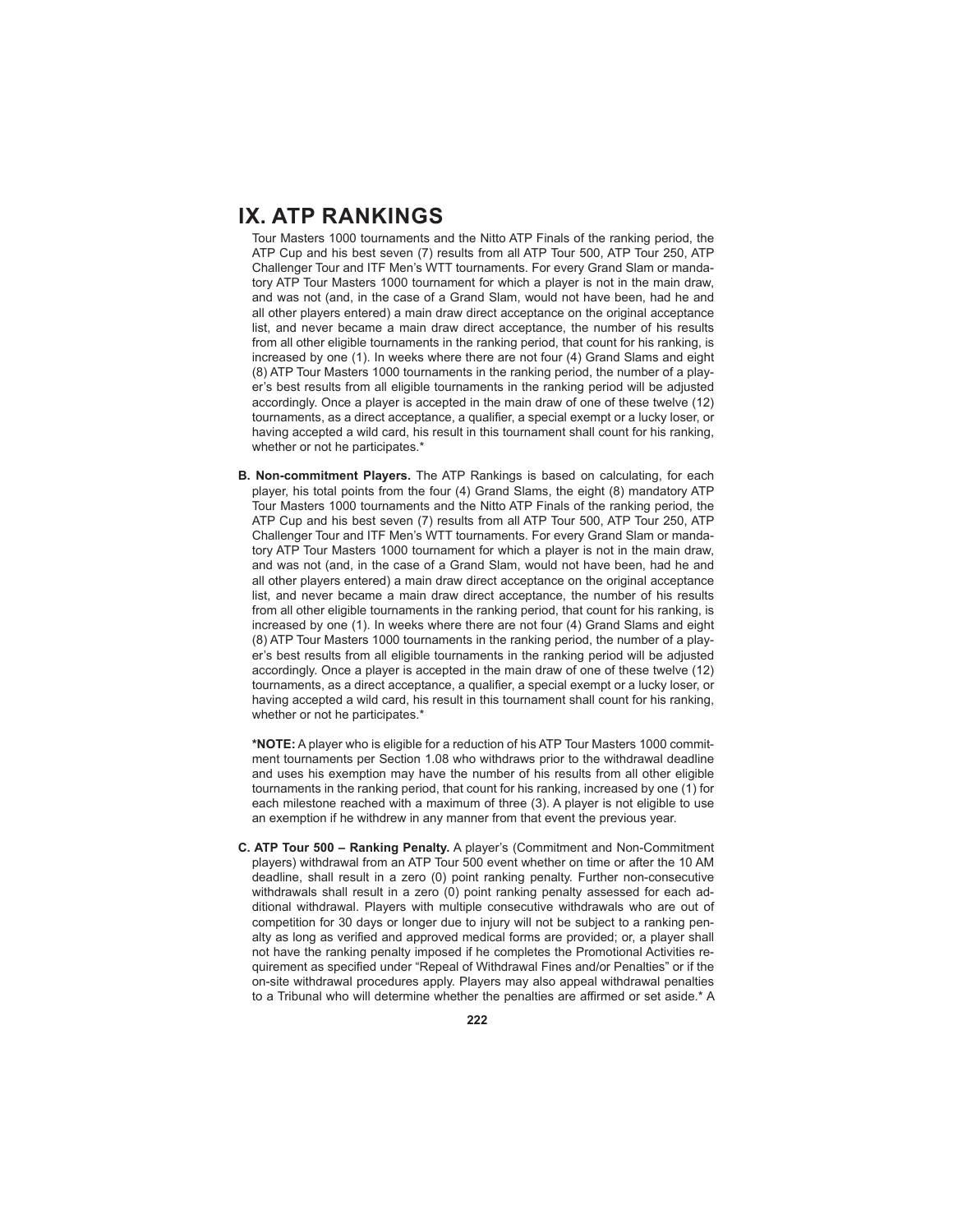commitment player who has received a zero (0) point ranking penalty for withdrawing from an ATP Tour 500 event may replace the zero (0) point by playing an additional ATP Tour 500 event in that same calendar year for a total of four (4) played. The replacement tournament must be after the 500 withdrawal that has resulted in a ranking penalty. Only one (1) additional ATP Tour 500 event per year may be used to replace an ATP Tour 500 ranking penalty.

Note 1: Commitment players who are unable to fulfill their commitment, are not eligible to appeal the ranking penalty.

**Note 2:** Players returning to competition with an Entry Protection Ranking may replace ranking penalties assessed during the period of injury with results obtained at tournaments following their return to competition.

- **D.** Loser points for the rounds achieved are awarded to players in any tournament not completed.
- **E. Ties.** When two or more players have the same total number of points, ties shall be broken as follows:
	- **1)** the most total points from the Grand Slams, ATP Tour Masters 1000 mandatory tournaments and Nitto ATP Finals main draws, and if still tied, then,
	- **2)** the fewest events played, counting all missed Grand Slams, ATP Tour Masters 1000 tournaments they could have played (as described under A. above) as if played, and if still tied, then,
	- **3)** the highest number of points from one single tournament, then, if needed, the second highest, and so on.

#### **F. Entry Protection**

- **1) Petition**. A player may petition the ATP CEO, or his designee, for an entry protection when he is physically injured or has a documented medical illness and does not compete in any tennis event, including Special Events – Exhibitions, for a minimum period of six (6) months. The written petition must be received within six (6) months after his last tournament and must provide medical documentation including a letter from a treating licensed physician confirming the injury or illness. Each petition shall be evaluated on a case by case basis by the ATP Medical Services Committee.
- **2) Calculation and Use**. The entry protection shall be a position in the ATP Rankings, as determined by the player's average ATP Rankings position during the first three (3) months\* after his last event played. The entry protection shall be for entry into the main draw or qualifying competition or for special exempt consideration. The entry protection shall not be used for seeding purposes or lucky loser consideration.

**\***The player must be ranked (have at least one singles ranking point for a singles protected ranking and/or one doubles ranking point for a doubles protected ranking) during each week of this three (3) month period.

 A player who has been out of competition and is applying for Entry Protection may not include any period of (Doping, Corruption and/or Conduct) suspension in the player's weeks away from competition in order to qualify for Entry Protection.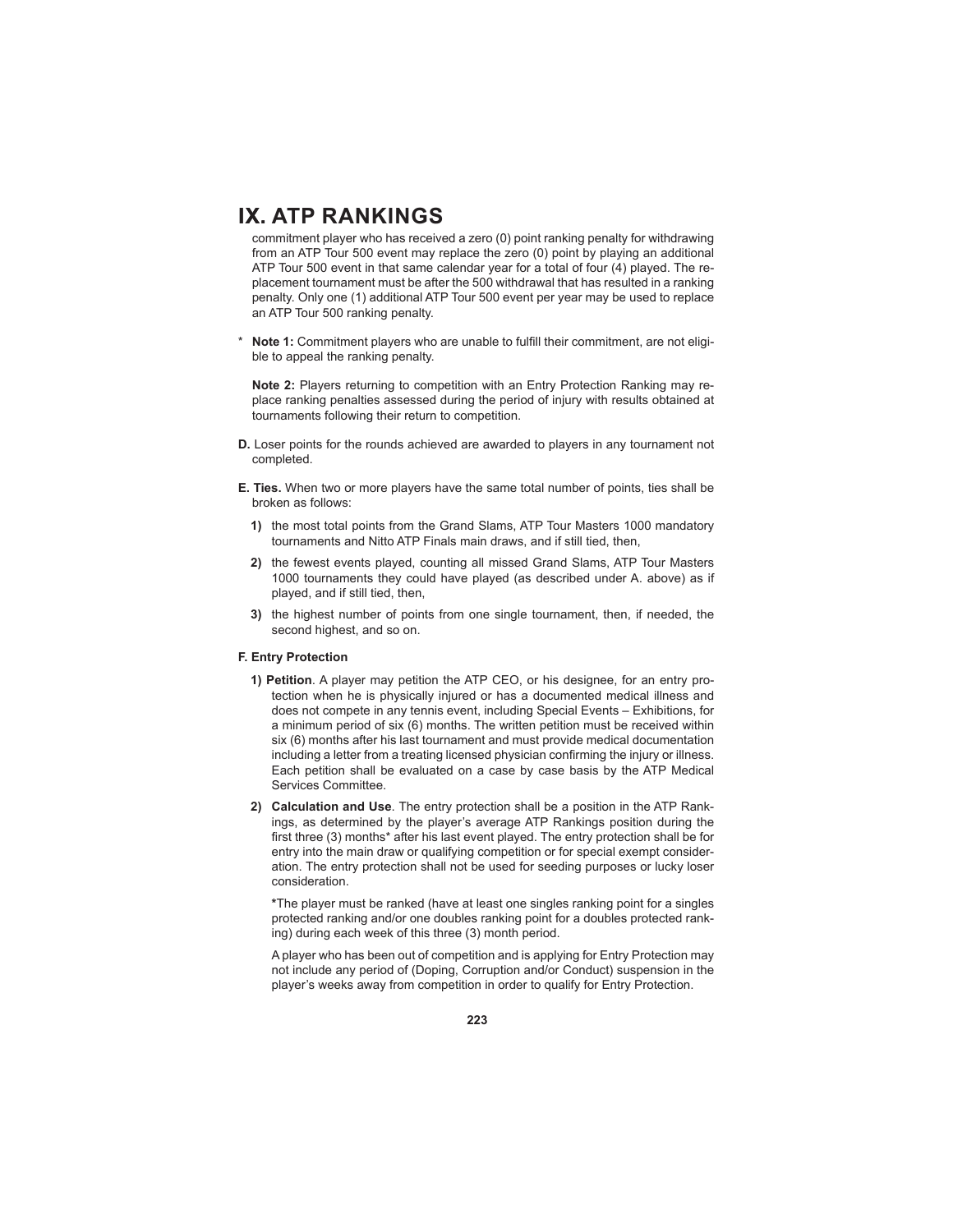- **3) Limit of Use.**
	- **a)** If a player is physically injured and does not compete in any tennis event for a period of at least six (6) months but less than twelve (12) months, the entry protection shall be in effect for the first nine  $(9)$  singles and the first nine  $(9)$ doubles tournaments that the player competes\* in using the entry protection (excluding wild cards and entries as a direct acceptance with his current position in the ATP Rankings) or for the period up to nine (9) months beginning with the first tennis event, including Special Events  $-$  Exhibitions, that the player competes in, whichever occurs first.
	- **b)** If a player is physically injured and does not compete in any tennis event for a period of twelve (12) months or longer, the entry protection shall be in effect for the first twelve (12) singles tournaments and the first twelve (12) doubles tournaments that the player competes\* in using the entry protection (excluding wild cards and entries as a direct acceptance with his current position in the ATP Rankings) or for the period up to twelve (12) months beginning with the first tennis event, including Special Events – Exhibitions, that the player competes in, whichever occurs first.

 \*Note: For purposes of this rule, once the player is included in the draw or accepts prize money as an on-site withdrawal, the event shall count against the players' total as specified under a) and b) above. The ATP Cup shall not count against a player's total protected ranking allowance.

- **c)** The use of a protected ranking to enter the singles and/or doubles of a Grand Slam event is limited to once per Grand Slam event.
- **d)** The use of a protected ranking to enter the singles and/or doubles of the ATP Cup is limited to one (1) per the duration of the player's Protected Ranking.
- **4) Expiration Date.** A player has three (3) years from his original last event played to activate his protected ranking and will not be eligible to use his entry protected ranking beyond this date. A player who does not compete in any tennis event, including Special Events – Exhibitions, for a period of three (3) years from the date of his original last event played will have his entry protection revoked.
- **5) Re-injury Protection.** A player who has returned to competition and re-injures himself may petition for a "freeze" of the nine (9) or twelve (12) month limit for competing using his protected ranking. To be eligible for the "freeze" the player must be out of competition for a minimum of three (3) months, the written petition for the "freeze" must be received within this period. Upon the player's return to competition he shall have the same number of events and weeks remaining as were available when the "freeze" went into effect. A maximum of two (2) "freezes" are allowed during the nine (9) or twelve (12) month period.

**Note:** For purposes of this rule, three (3) months is calculated at thirteen (13) weeks; six (6) months is calculated at twenty-six (26) weeks; nine (9) months is calculated at thirty-nine (39) weeks; and twelve (12) months is calculated at fifty-two (52) weeks.

*Case: A player requests an entry protection freeze after the three (3) year expiration has passed; however, his last event played is before the three (3) year expiration date. Can the player "freeze" his protected ranking?*

*Decision: A player cannot request a "freeze" after the three (3) year expiration has passed.*

*Case: A player returns to competition following a "freeze", the number of weeks remaining from the freeze extend beyond the three (3)*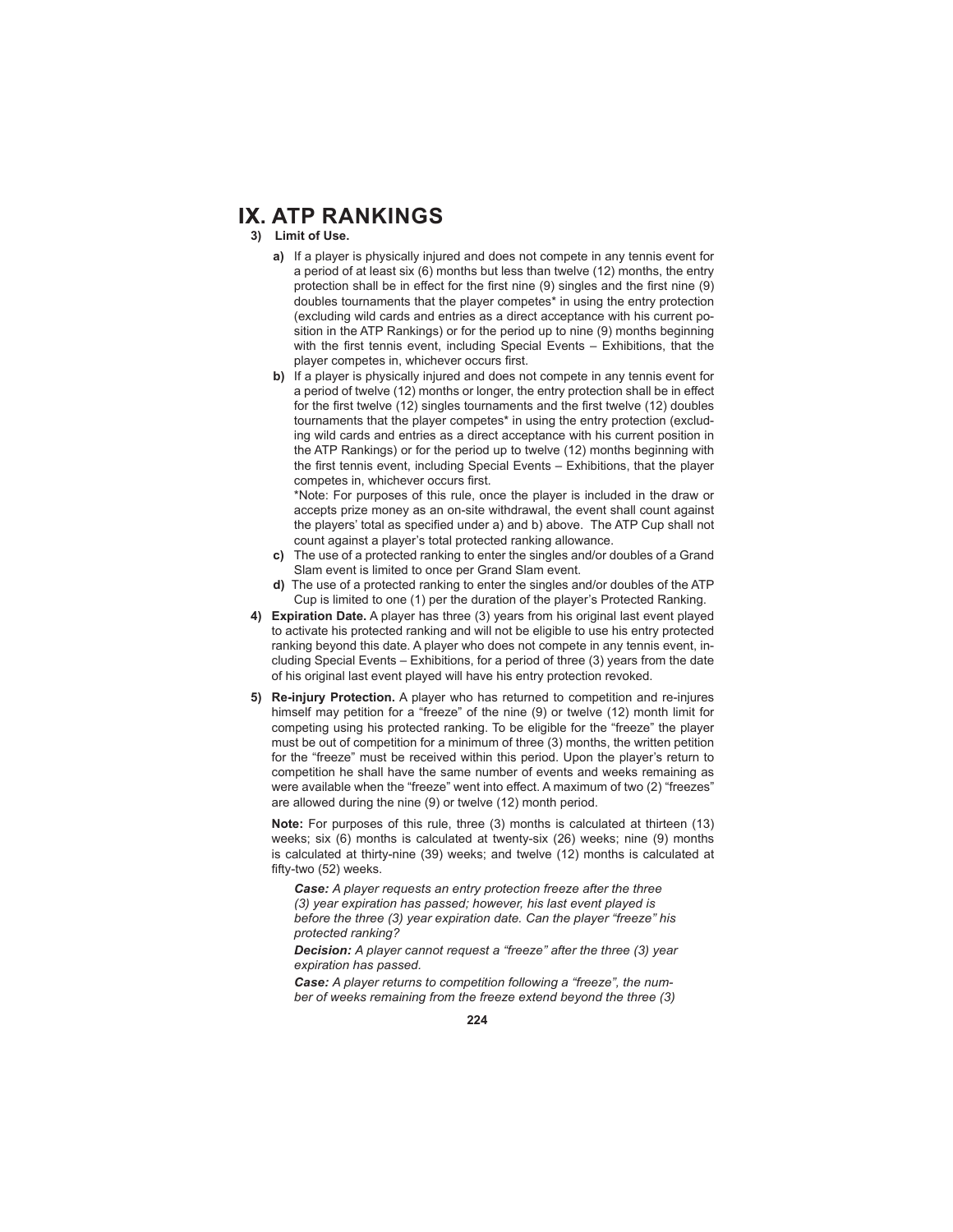*year expiration date. Can the player use all remaining weeks past the three (3) year expiration date?*

*Decision: A player cannot extend the use of his entry protected ranking beyond the three (3) year expiration date.* 

*Case: A player accepted in an ATP Tour, ATP Challenger Tour main draw or ATP Tour/Challenger Qualifying list using a PR, withdraws prior to the withdrawal deadline and accepts a WC into the same event. Does this tournament count towards the total tournaments at which a player may use his PR?*

*Decision: No, this tournament will not count towards the player's total of tournaments.*

**6) (See ATP Addendum, page 390) "See ATP Challenger Addendum, page 390)**

#### **G. Points.**

- **1)** Points shall be allocated based on tournament category (Grand Slam, Nitto ATP Finals, ATP Tour Masters 1000, ATP Tour 500, ATP Tour 250, ATP Challenger Tour and ITF Men's WTT events).
- **2)** Points are assigned to the losers of the round indicated. Any player who reaches the second round by drawing a bye and then loses shall be considered to have lost in the first round and shall receive first round loser's points. Wild cards at Grand Slams and ATP Tour Masters 1000 events receive points only from the 2nd round. No points are awarded for a first round loss at ATP Tour 500 & 250 events, ATP Challenger Tour or ITF Men's WTT events.
- **3)** Players qualifying for the main draw through the qualifying competition shall receive qualifying points in addition to any points earned, as per the following table, with the exception of ITF Men's WTT events.
- **4)** In addition to the points allocated as per the following table, points shall be allocated to losers at Grand Slam, ATP Tour Masters 1000, ATP Tour 500 and ATP Tour 250 tournaments qualifying events, as follows:

| <b>Grand Slams</b>                                 | 16 points for a last round loss      |  |  |  |  |  |  |
|----------------------------------------------------|--------------------------------------|--|--|--|--|--|--|
|                                                    | 8 points for a second round loss     |  |  |  |  |  |  |
| ATP Tour Masters 1000                              | 16 points for a last round loss (*)  |  |  |  |  |  |  |
|                                                    | 0 points for a first round loss      |  |  |  |  |  |  |
| ATP Tour 500                                       | 10 points for a last round loss (**) |  |  |  |  |  |  |
|                                                    | 0 points for a first round loss      |  |  |  |  |  |  |
| ATP Tour 250                                       | 6 points for a last round loss (***) |  |  |  |  |  |  |
|                                                    | 0 points for a first round loss      |  |  |  |  |  |  |
| * 8 points only if the main draw is larger than 56 |                                      |  |  |  |  |  |  |

\*\* 4 points only if the main draw is larger than 32

\*\*\* 3 Points only if the main draw is larger than 32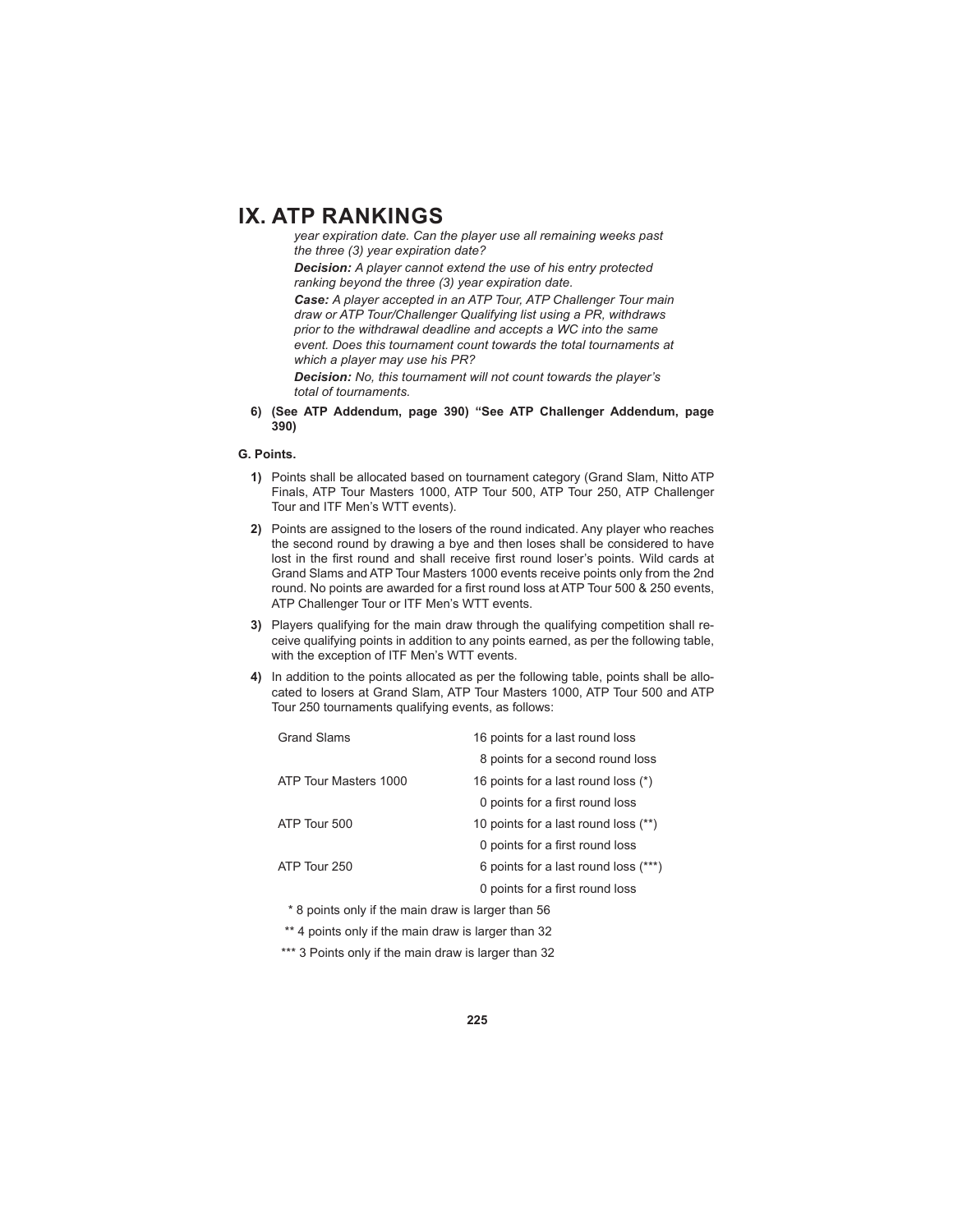| 5) Point table.                     | <u>w</u> | E    | <b>SE</b>      | QE             | R <sub>16</sub> | R32 | R64 | R <sub>128</sub> | $\mathbf{\Omega}$ | Q3 | Q2             |
|-------------------------------------|----------|------|----------------|----------------|-----------------|-----|-----|------------------|-------------------|----|----------------|
| <b>Grand Slams</b>                  | 2000     | 1200 | 720            | 360            | 180             | 90  | 45  | 10               | 25                | 16 | 8              |
| Nitto ATP Finals*                   | 1500     |      |                |                |                 |     |     |                  |                   |    |                |
| ATP 1000 - 96 Draw                  | 1000     | 600  | 360            | 180            | 90              | 45  | 25  | 10               | 16                |    | 8              |
| ATP 1000 - 48/56 Draw               | 1000     | 600  | 360            | 180            | 90              | 45  | 10  |                  | 25                |    | 16             |
| ATP Cup**                           | 750      |      |                |                |                 |     |     |                  |                   |    |                |
| ATP Tour 500 - 48 Draw***           | 500      | 300  | 180            | 90             | 45              | 20  |     |                  | 10                |    | 4              |
| ATP Tour 500 - 32 Draw***           | 500      | 300  | 180            | 90             | 45              |     |     |                  | 20                |    | 10             |
| ATP Tour 250 - 48 Draw              | 250      | 150  | 90             | 45             | 20              | 10  |     |                  | 5                 |    | 3              |
| ATP Tour 250 - 32 Draw              | 250      | 150  | 90             | 45             | 20              |     |     |                  | 12                |    | 6              |
| (See Challenger Addendum, page 408) |          |      |                |                |                 |     |     |                  |                   |    |                |
| ATP Challenger Tour 125             | 125      | 75   | 45             | 25             | 11              |     |     |                  | 5                 |    | 2              |
| ATP Challenger Tour 110             | 110      | 65   | 40             | 22             | 10              |     |     |                  | 5                 |    | 2              |
| ATP Challenger Tour 100             | 100      | 60   | 36             | 20             | 9               |     |     |                  | 5                 |    | $\overline{2}$ |
| ATP Challenger Tour 90              | 90       | 55   | 33             | 18             | 8               |     |     |                  | 5                 |    | 2              |
| ATP Challenger Tour 80              | 80       | 50   | 30             | 16             | $\overline{7}$  |     |     |                  | $\overline{4}$    |    | $\overline{2}$ |
| ATP Challenger Tour 50              | 50       | 30   | 17             | 9              | 4               |     |     |                  | 3                 |    | 1              |
| ITF M 25/25+H ****                  | 25       | 16   | 8              | 3              | 1               |     |     |                  |                   |    |                |
| ITF M 15/15+H ****                  | 15       | 8    | $\overline{4}$ | $\overline{2}$ | 1               |     |     |                  |                   |    |                |

Nitto ATP Finals 1,500 for undefeated Champion (200 for each round robin match win, plus 400 for a semi-final win, plus 500 for the final win)

\*\* For details, see Section 4.03 G.

\*\*\* The doubles qualifying team shall receive 45 ranking points. The team losing in the final round of qualifying shall receive 25 ranking points.

Teams receiving a first round Bye and subsequently losing in the final round receive no points.

\*\*\*\* ATP Doubles Rankings points will be awarded in ITF M 25/25+H and ITF 15/15+H tournaments beginning with the quarter-final round.

#### **9.04 ATP Doubles Rankings**

- **A.** The ATP Doubles Rankings is based on calculating, for each player, his total points from his best 19 results from all eligible tournaments, including the Nitto ATP Finals (Doubles) played in the Ranking period. For entry purposes there are no mandatory events, however, once a player is included in the main draw of any of the four (4) Grand Slams or the eight (8) ATP Tour Masters 1000, as a direct acceptance, a qualifier, alternate or a lucky loser or having accepted a wild card, his result in one of these twelve (12) tournaments, shall count for his ranking, whether or not he participates. The exception to this is once per player per calendar year, a player whose team is forced to withdraw after the draw has been made but prior to the team's first match shall not have the withdrawal count as a tournament played for purposes of ranking.
- **B.** Loser points for the rounds achieved are awarded to players in any tournament not completed.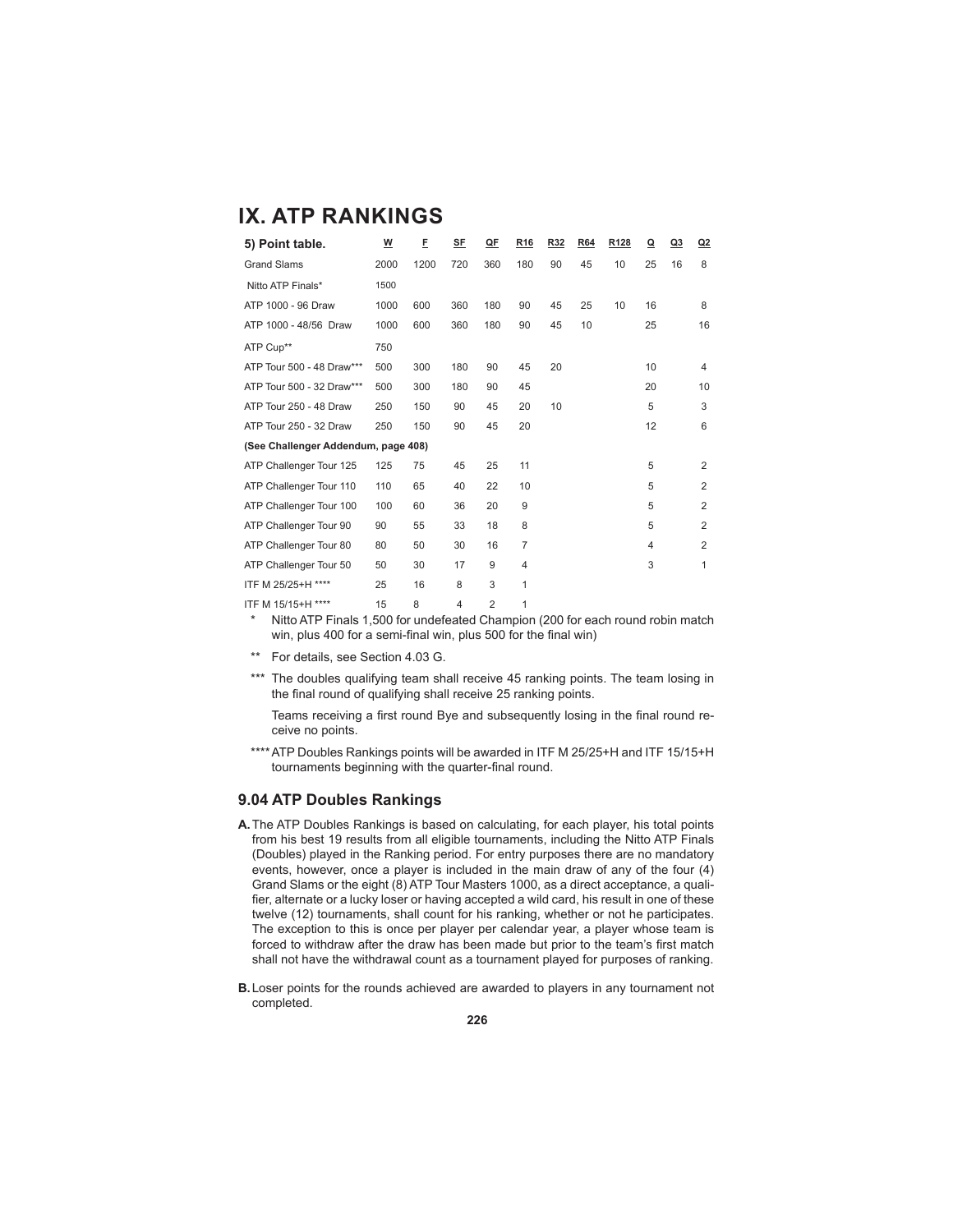- **C. Ties**. When two or more players have the same total number of points, ties shall be broken as follows:
	- **1)** the fewest events played\*, and if still tied, then,
	- **2)** the most total points from the Grand Slams, ATP Tour Masters 1000 mandatory tournaments and the Nitto ATP Finals (Doubles), and if still tied, then
	- **3)** the highest number of points from one single tournament, then, if needed, the second highest, etc.

**\***Once a team is included in the main draw of a Grand Slam or one of the eight (8) ATP Tour Masters 1000 it shall count as an event played whether or not the team actually participated.

**Note:** The method for breaking ties on-site, between teams, is described under Selections of Entries.

- **D. Entry Protection.** The Entry Protection, as described above for the ATP Rankings, applies for doubles under the same provisions.
- **E. Points.** The provisions set forth under 9.03.E.1), 2) and 3) related to the ATP Rankings apply to doubles as well, the point table being similar, except that the second-round loser column becomes irrelevant. No points are awarded in the first round at any event.

#### **Doubles - After First Round:**

Should a doubles match in an ATP Tour or ATP Challenger Tour event be uncontested or fail to be completed, the losing team shall only receive points and prize money from the previous round unless one of the following exceptions is applicable:

- **a)** Neither player was in the singles main draw;
- **b)** Both players used, or could have used\*\*, their doubles ranking for entry into the doubles draw (does not apply to wild card teams).
- **c)** The retiring/withdrawing player is still in the singles competition and at the time of the medical examination is declared unfit to play in the singles of that event or, if no longer involved in the singles competition of that event, is forced to withdraw from the singles or doubles\*\*\* of the next tournament in which he is entered.
	- **i)** For ATP Tour events if the retiring/withdrawing player was not in the singles draw of that event and is forced to withdraw from the next event in which he is accepted in the main draw (singles or doubles).
	- **ii)** For ATP Challenger events if the retiring/withdrawing player was not in the singles draw of that event and is forced to withdraw from the following week's event (single or doubles) after the withdrawal deadline.
- **d)** The retiring/withdrawing player was not involved in the singles draw of that event and:
	- **i)** For ATP Tour events is forced to withdraw from the next event in which he is entered (singles or doubles).
	- **ii)** For ATP Challenger events is forced to withdraw from the following week's event (singles or doubles\*\*\*).
- **e)** The retiring/withdrawing player had withdrawn/retired from his singles match, which was scheduled the same day; or, if the doubles match is scheduled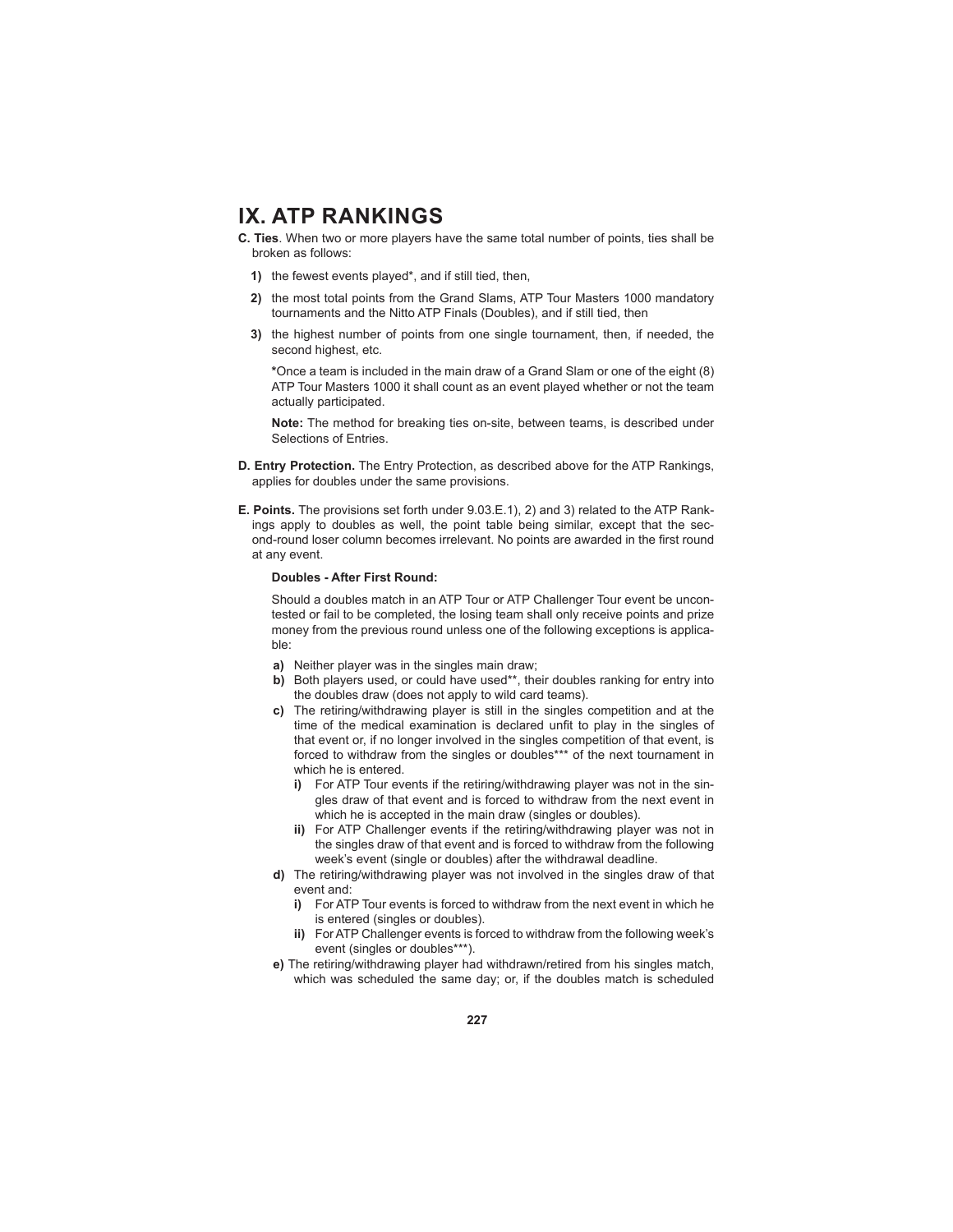for a following day the player is examined by the tournament Doctor and is declared unfit for competition in the doubles event.

- **\*\*** Example: Player A is not in the singles draw and his doubles ranking is 20; his partner, Player B, is in the singles draw with a ranking of 15. Player B's doubles ranking is 30. The cutoff for their method of entry is 60. Using player B's doubles ranking would have kept them as a direct acceptance so they qualify for exception b) above.
- **\*\*\*** For ATP Challenger events the withdrawal for doubles must be after the withdrawal deadline.

*Case: Player A retires / withdraws from the doubles for medical reasons. Player A is also in the singles draw but is not scheduled to play his next match until the next day. On the day of his scheduled singles match Player A withdraws from the singles and receives medical documentation from the Tournament Doctor declaring him unfit for competition. The medical condition is the same condition that caused the doubles retirement / withdrawal.*

*Decision: In this case the doubles team shall receive points / prize money from the round reached.*

*Case: Player A retires from the singles competition due to a medical issue. He is in the doubles competition but is not scheduled to play doubles that day. Player A is examined by the tournament Doctor*  who confirms that the medical issue is such that the player would *not be able to compete in the doubles that week. May Player A's withdrawal and medical be accepted even though he is not scheduled to play doubles that day?*

*Decision: If the medical issue is such that the tournament Doc*tor can confirm the player's condition will not improve enough to *compete in the doubles that week then the player may withdraw immediately and the medical is valid. Player A and his partner shall be eligible to receive ranking points and prize money from the round reached.*

*Case: Player A withdraws from the singles competition due to food poisoning, he is in the doubles competition but is not scheduled to play doubles until the next day. Player A would like to withdraw from the doubles immediately, however the tournament Doctor says he*  cannot declare him unfit for play for a match scheduled the following *day.*

*Decision: If Player A withdraws from the doubles without a medical*  from the tournament Doctor declaring him unfit for play then the *team receives ranking points / prize money from the previous round.* **Note:** *In cases where the condition of the player is likely to improve in a short time period the tournament Doctor should examine the player on the day of the match to determine his status and if he feels the player is fit for competition.* 

#### **9.05 2022 ATP Doubles Team Rankings**

**A.** Each team is ranked according to its total points from its best 19 results from all